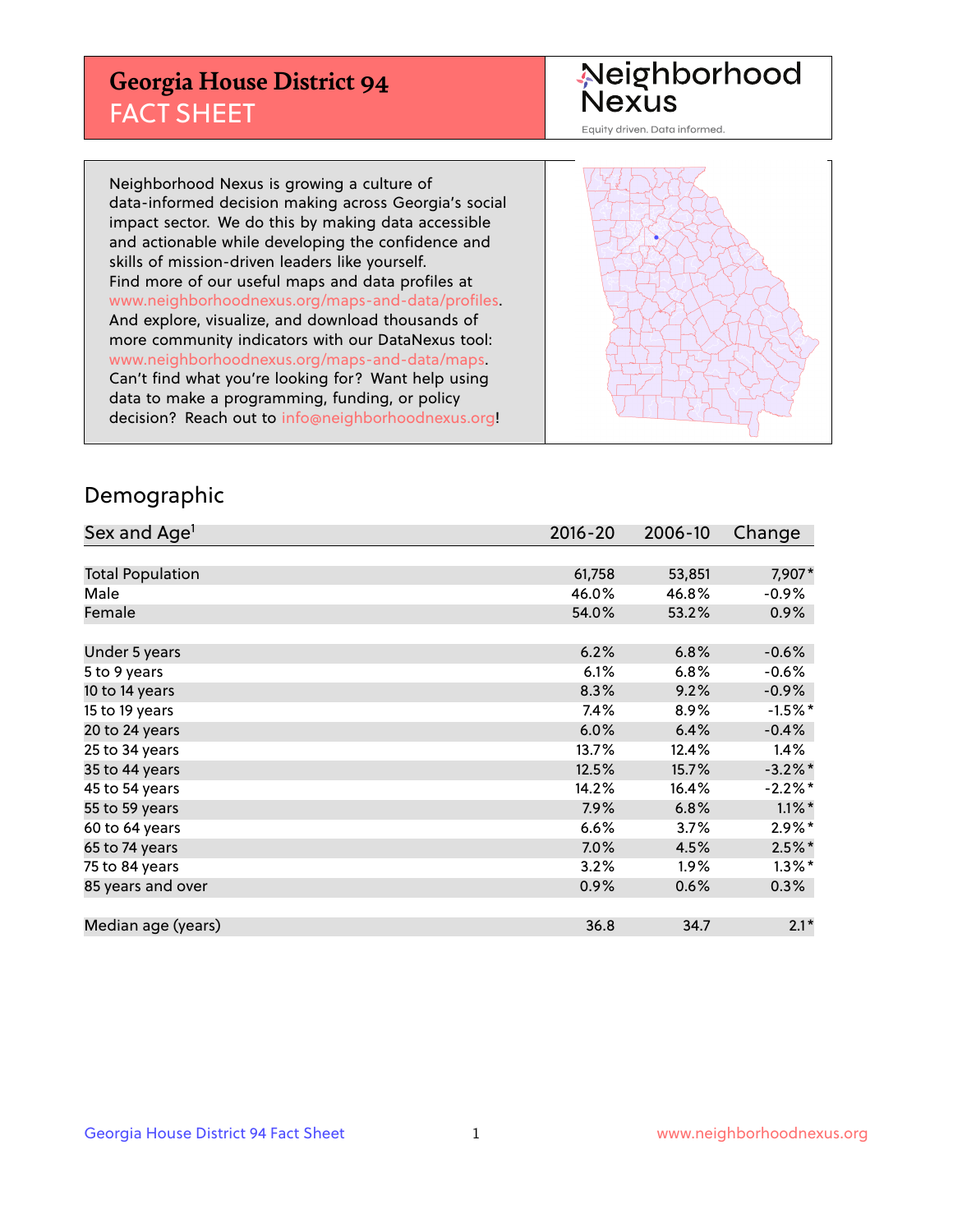## Demographic, continued...

| Race <sup>2</sup>                                            | $2016 - 20$ | 2006-10 | Change     |
|--------------------------------------------------------------|-------------|---------|------------|
| Total population                                             | 61,758      | 53,851  | 7,907*     |
| One race                                                     | 97.3%       | 98.3%   | $-1.1\%$ * |
| White                                                        | 18.9%       | 27.2%   | $-8.3\%$ * |
| <b>Black or African American</b>                             | 70.8%       | 65.9%   | 4.9%*      |
| American Indian and Alaska Native                            | 0.2%        | 0.1%    | 0.1%       |
| Asian                                                        | 4.5%        | 3.5%    | 1.0%       |
| Native Hawaiian and Other Pacific Islander                   | 0.4%        | 0.0%    | 0.4%       |
| Some other race                                              | 2.6%        | 1.6%    | 0.9%       |
| Two or more races                                            | 2.7%        | 1.7%    | $1.1\%$ *  |
| Race alone or in combination with other race(s) <sup>3</sup> | $2016 - 20$ | 2006-10 | Change     |
|                                                              |             |         |            |
| <b>Total population</b>                                      | 61,758      | 53,851  | 7,907*     |
| White                                                        | 21.1%       | 28.3%   | $-7.3\%$ * |
| <b>Black or African American</b>                             | 72.2%       | 67.1%   | $5.0\%$ *  |
| American Indian and Alaska Native                            | 1.5%        | 0.6%    | $1.0\%$ *  |
| Asian                                                        | 4.8%        | 3.8%    | 1.1%       |
| Native Hawaiian and Other Pacific Islander                   | 0.4%        | 0.0%    | 0.4%       |
| Some other race                                              | 3.7%        | 1.9%    | $1.8\%$ *  |
|                                                              |             |         |            |
| Hispanic or Latino and Race <sup>4</sup>                     | $2016 - 20$ | 2006-10 | Change     |
| Total population                                             | 61,758      | 53,851  | 7,907*     |
| Hispanic or Latino (of any race)                             | 5.7%        | 4.8%    | 0.9%       |
| Not Hispanic or Latino                                       | 94.3%       | 95.2%   | $-0.9%$    |
| White alone                                                  | 17.2%       | 25.1%   | $-7.8%$ *  |
| Black or African American alone                              | 70.3%       | 65.1%   | $5.2\%$ *  |
| American Indian and Alaska Native alone                      | 0.0%        | 0.1%    | $-0.1%$    |
| Asian alone                                                  | 4.5%        | 3.5%    | 1.0%       |
| Native Hawaiian and Other Pacific Islander alone             | 0.3%        | 0.0%    | 0.3%       |
| Some other race alone                                        | 0.3%        | 0.2%    | 0.1%       |
| Two or more races                                            | 1.7%        | 1.3%    | 0.4%       |
| U.S. Citizenship Status <sup>5</sup>                         | $2016 - 20$ | 2006-10 | Change     |
|                                                              |             |         |            |
| Foreign-born population                                      | 8,722       | 6,953   | $1,770*$   |
| Naturalized U.S. citizen                                     | 66.4%       | 56.7%   | $9.7\%$ *  |
| Not a U.S. citizen                                           | 33.6%       | 43.3%   | $-9.7%$ *  |
|                                                              |             |         |            |
| Citizen, Voting Age Population <sup>6</sup>                  | $2016 - 20$ | 2006-10 | Change     |
| Citizen, 18 and over population                              | 43,409      | 35,838  | 7,571*     |
| Male                                                         | 44.3%       | 45.3%   | $-1.0%$    |
| Female                                                       | 55.7%       | 54.7%   | 1.0%       |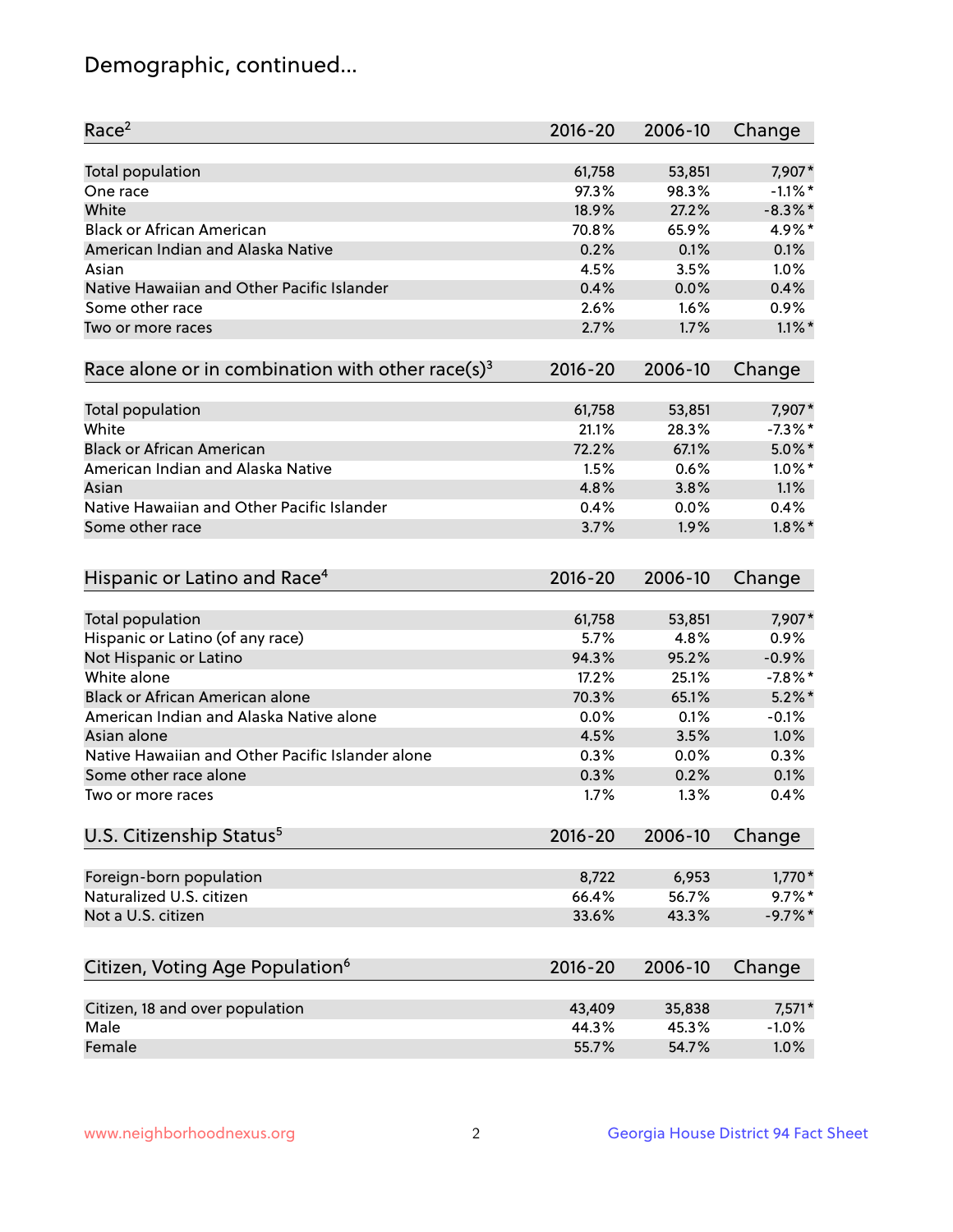#### Economic

| Income <sup>7</sup>                                 | $2016 - 20$ | 2006-10 | Change     |
|-----------------------------------------------------|-------------|---------|------------|
|                                                     |             |         |            |
| All households                                      | 19,870      | 18,749  | $1,121*$   |
| Less than \$10,000                                  | 4.4%        | 4.6%    | $-0.2%$    |
| \$10,000 to \$14,999                                | 2.6%        | 3.9%    | $-1.3%$    |
| \$15,000 to \$24,999                                | 7.0%        | 8.1%    | $-1.1%$    |
| \$25,000 to \$34,999                                | 8.3%        | 9.7%    | $-1.4%$    |
| \$35,000 to \$49,999                                | 10.8%       | 15.6%   | $-4.8\%$ * |
| \$50,000 to \$74,999                                | 20.8%       | 21.4%   | $-0.6%$    |
| \$75,000 to \$99,999                                | 15.9%       | 16.3%   | $-0.4%$    |
| \$100,000 to \$149,999                              | 18.5%       | 13.1%   | $5.4\%$ *  |
| \$150,000 to \$199,999                              | 7.3%        | 4.7%    | $2.6\%$ *  |
| \$200,000 or more                                   | 4.4%        | 2.6%    | 1.9%       |
| Median household income (dollars)                   | 70,053      | 59,625  | 10,428*    |
| Mean household income (dollars)                     | 84,508      | 70,899  | 13,609*    |
| With earnings                                       | 84.2%       | 89.1%   | $-4.9%$ *  |
| Mean earnings (dollars)                             | 79,971      | 69,667  | 10,304*    |
| <b>With Social Security</b>                         | 27.0%       | 16.6%   | $10.3\%$ * |
| Mean Social Security income (dollars)               | 20,432      | 14,882  | 5,550*     |
| With retirement income                              | 20.3%       | 14.2%   | $6.1\%$ *  |
| Mean retirement income (dollars)                    | 36,360      | 22,522  | 13,838*    |
| With Supplemental Security Income                   | 5.8%        | 1.9%    | $3.9\%$ *  |
| Mean Supplemental Security Income (dollars)         | 9,163       | 8,701   | 462        |
| With cash public assistance income                  | 1.5%        | 1.3%    | 0.2%       |
| Mean cash public assistance income (dollars)        | 3,073       | 3,779   | $-705$     |
| With Food Stamp/SNAP benefits in the past 12 months | 12.1%       | 8.1%    | $3.9\%$ *  |
|                                                     |             |         |            |
| Families                                            | 14,452      | 14,101  | 351        |
| Less than \$10,000                                  | 3.0%        | 3.1%    | $-0.1%$    |
| \$10,000 to \$14,999                                | 2.8%        | 3.0%    | $-0.2%$    |
| \$15,000 to \$24,999                                | 6.7%        | 7.7%    | $-0.9%$    |
| \$25,000 to \$34,999                                | 8.1%        | 8.1%    | $-0.1%$    |
| \$35,000 to \$49,999                                | 10.4%       | 13.8%   | $-3.4%$    |
| \$50,000 to \$74,999                                | 20.2%       | 21.8%   | $-1.5%$    |
| \$75,000 to \$99,999                                | 15.7%       | 18.3%   | $-2.6%$    |
| \$100,000 to \$149,999                              | 19.8%       | 15.7%   | $4.2\%$ *  |
| \$150,000 to \$199,999                              | 8.1%        | 5.7%    | $2.5\%$ *  |
| \$200,000 or more                                   | 5.2%        | 2.9%    | 2.3%       |
| Median family income (dollars)                      | 73,605      | 66,859  | $6,746*$   |
| Mean family income (dollars)                        | 89,018      | 77,351  | 11,667*    |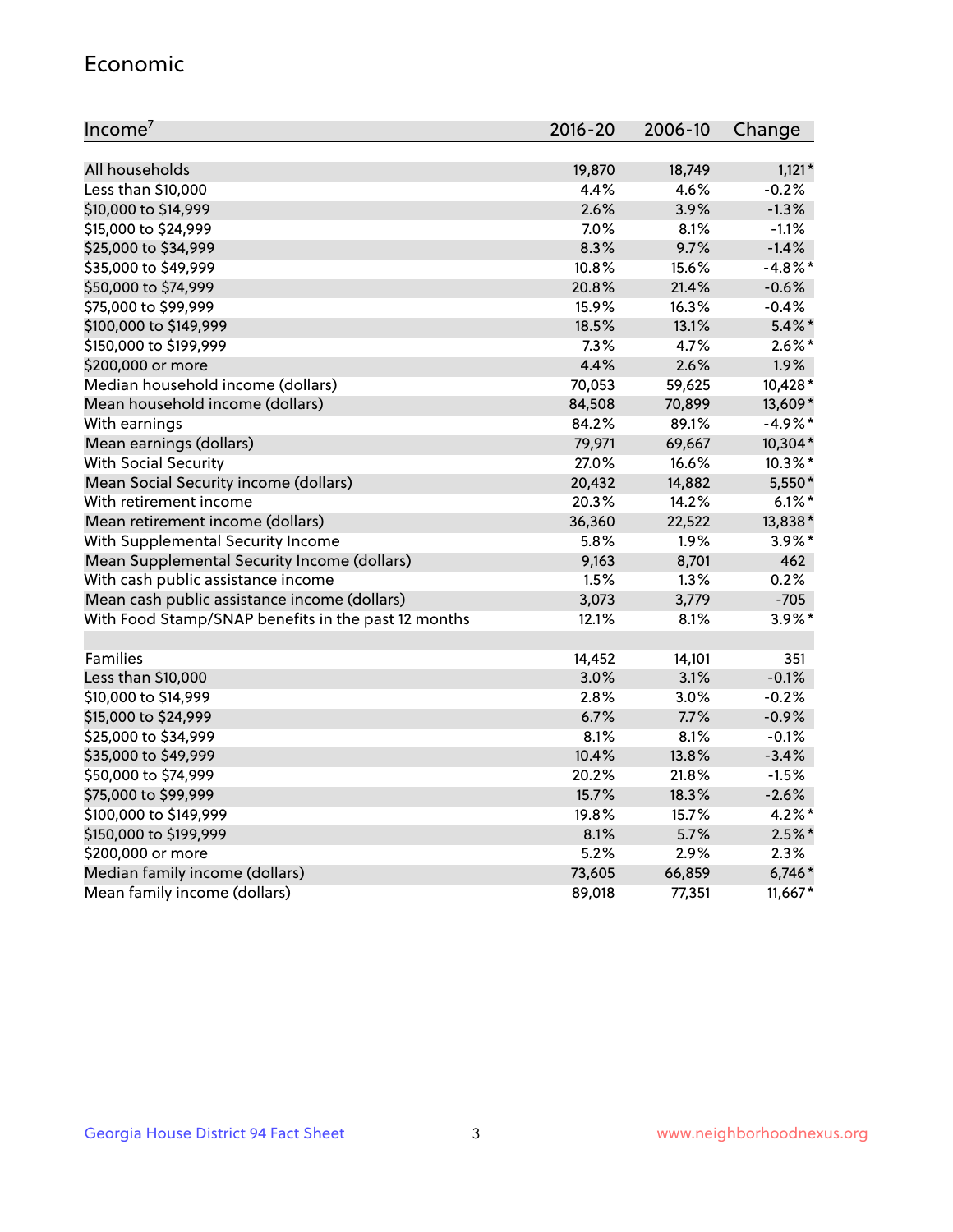## Economic, continued...

| Income, continued <sup>8</sup>                                        | $2016 - 20$ | 2006-10 | Change    |
|-----------------------------------------------------------------------|-------------|---------|-----------|
|                                                                       |             |         |           |
| Nonfamily households                                                  | 5,418       | 4,648   | 770*      |
| Median nonfamily income (dollars)                                     | 55,161      | 39,467  | 15,694*   |
| Mean nonfamily income (dollars)                                       | 66,197      | 47,787  | 18,410*   |
| Median earnings for workers (dollars)                                 | 34,529      | 33,666  | 863       |
| Median earnings for male full-time, year-round workers                | 48,979      | 44,539  | 4,440*    |
| (dollars)                                                             |             |         |           |
| Median earnings for female full-time, year-round workers<br>(dollars) | 43,541      | 40,483  | 3,058*    |
| Per capita income (dollars)                                           | 28,796      | 25,364  | $3,432*$  |
|                                                                       |             |         |           |
| Families and People Below Poverty Level <sup>9</sup>                  | 2016-20     | 2006-10 | Change    |
|                                                                       |             |         |           |
| <b>All families</b>                                                   | 11.0%       | 8.9%    | 2.2%      |
| With related children under 18 years                                  | 17.9%       | 12.6%   | 5.3%      |
| With related children under 5 years only                              | 11.5%       | 14.1%   | $-2.6%$   |
| Married couple families                                               | 6.6%        | 4.1%    | 2.5%      |
| With related children under 18 years                                  | 10.9%       | 6.2%    | 4.6%      |
| With related children under 5 years only                              | 2.1%        | 7.7%    | $-5.5%$   |
| Families with female householder, no husband present                  | 18.3%       | 18.5%   | $-0.3%$   |
| With related children under 18 years                                  | 27.1%       | 23.1%   | 4.0%      |
| With related children under 5 years only                              | 24.7%       | 24.1%   | 0.6%      |
| All people                                                            | 13.7%       | 11.0%   | 2.6%      |
| Under 18 years                                                        | 23.6%       | 16.4%   | 7.2%      |
| Related children under 18 years                                       | 23.5%       | 15.7%   | $7.8\%$ * |
| Related children under 5 years                                        | 15.3%       | 17.3%   | $-2.0%$   |
| Related children 5 to 17 years                                        | 26.1%       | 15.1%   | 11.0%     |
| 18 years and over                                                     | 10.3%       | 8.9%    | 1.4%      |
| 18 to 64 years                                                        | 11.0%       | 9.1%    | 1.9%      |
| 65 years and over                                                     | 6.5%        | 7.3%    | $-0.9%$   |
| People in families                                                    | 13.1%       | 9.7%    | $3.4\%$ * |
| Unrelated individuals 15 years and over                               | 17.6%       | 21.3%   | $-3.7%$   |
|                                                                       |             |         |           |
| Non-Hispanic white people                                             | 5.7%        | 4.4%    | 1.3%      |
| Black or African-American people                                      | 13.8%       | 12.9%   | 0.9%      |
| Asian people                                                          | 18.9%       | 6.7%    | 12.2%     |
| Hispanic or Latino people                                             | 27.9%       | 26.3%   | 1.6%      |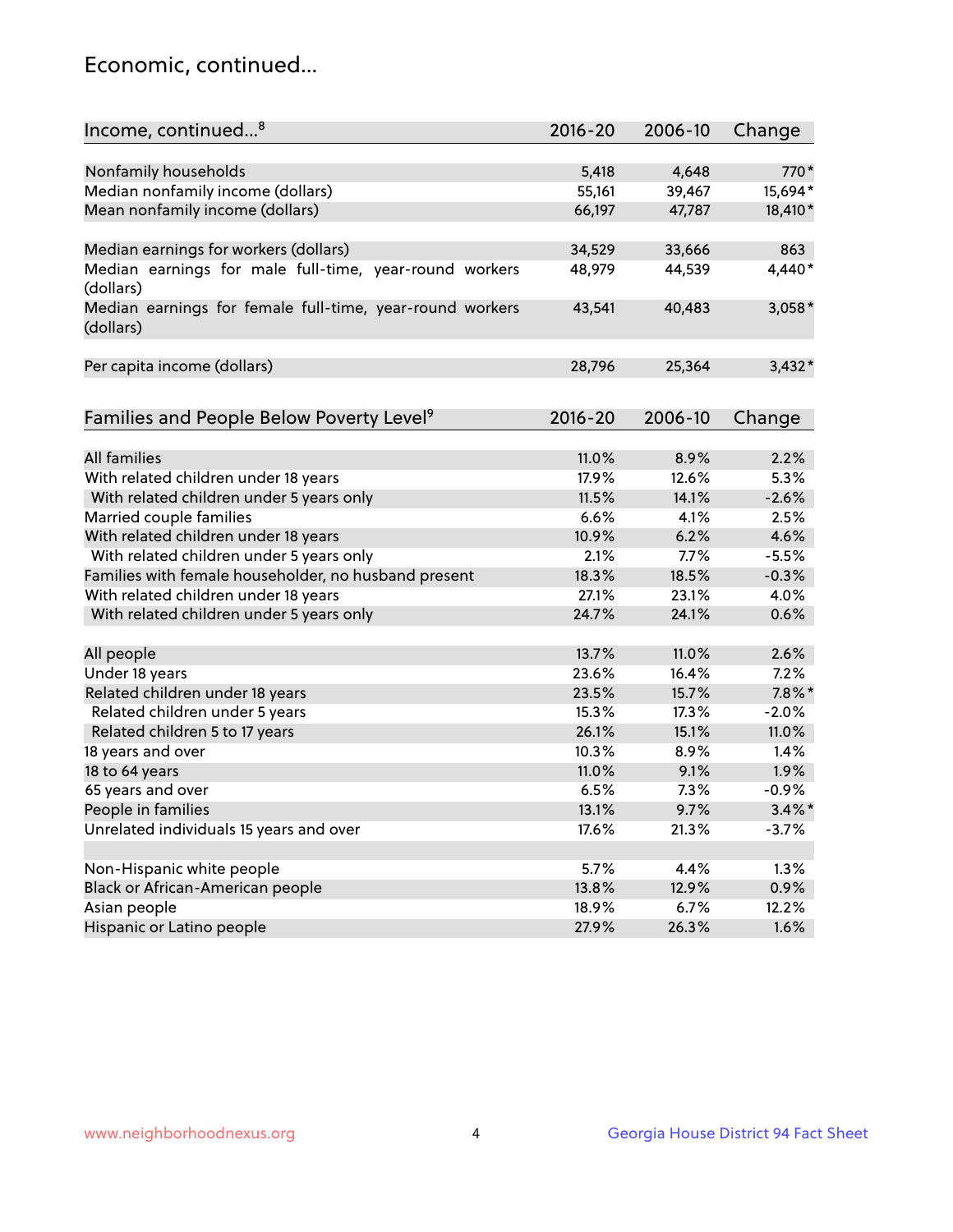## Employment

| Employment Status <sup>10</sup>                                                               | $2016 - 20$ | 2006-10 | Change      |
|-----------------------------------------------------------------------------------------------|-------------|---------|-------------|
|                                                                                               |             |         |             |
| Population 16 years and over                                                                  | 48,032      | 40,599  | 7,432*      |
| In labor force                                                                                | 66.8%       | 74.0%   | $-7.2%$ *   |
| Civilian labor force                                                                          | 66.7%       | 73.8%   | $-7.1\%$ *  |
| Employed                                                                                      | 62.3%       | 64.6%   | $-2.4%$     |
| Unemployed                                                                                    | 4.5%        | 9.2%    | $-4.7%$     |
| <b>Armed Forces</b>                                                                           | 0.1%        | 0.2%    | $-0.1%$     |
| Not in labor force                                                                            | 33.2%       | 26.0%   | $7.2\%$ *   |
| Civilian labor force                                                                          | 32,051      | 29,972  | $2,079*$    |
| <b>Unemployment Rate</b>                                                                      | 6.7%        | 12.5%   | $-5.8%$     |
|                                                                                               |             |         |             |
| Females 16 years and over                                                                     | 26,767      | 22,073  | 4,694*      |
| In labor force                                                                                | 64.9%       | 71.2%   | $-6.3\%$ *  |
| Civilian labor force                                                                          | 64.9%       | 71.1%   | $-6.3\%$ *  |
| Employed                                                                                      | 60.2%       | 62.7%   | $-2.5%$     |
| Own children of the householder under 6 years                                                 | 4,262       | 4,183   | 79          |
| All parents in family in labor force                                                          | 80.4%       | 74.3%   | 6.1%        |
|                                                                                               |             |         |             |
| Own children of the householder 6 to 17 years                                                 | 10,255      | 10,312  | $-57$       |
| All parents in family in labor force                                                          | 66.3%       | 85.1%   | $-18.8\%$ * |
|                                                                                               |             |         |             |
| Industry <sup>11</sup>                                                                        | $2016 - 20$ | 2006-10 | Change      |
|                                                                                               |             |         |             |
| Civilian employed population 16 years and over                                                | 29,900      | 26,235  | $3,665*$    |
| Agriculture, forestry, fishing and hunting, and mining                                        | 0.1%        | 0.1%    | 0.0%        |
| Construction                                                                                  | 4.2%        | 4.6%    | $-0.5%$     |
| Manufacturing                                                                                 | 7.3%        | 7.4%    | $-0.1%$     |
| Wholesale trade                                                                               | 2.1%        | 4.0%    | $-1.8\%$ *  |
| Retail trade                                                                                  | 13.5%       | 12.1%   | 1.4%        |
| Transportation and warehousing, and utilities                                                 | 8.7%        | 8.5%    | 0.1%        |
| Information                                                                                   | 1.9%        | 4.2%    | $-2.3\%$ *  |
| Finance and insurance, and real estate and rental and leasing                                 | 4.7%        | 8.5%    | $-3.8\%$ *  |
| Professional, scientific, and management, and administrative<br>and waste management services | 12.6%       | 10.9%   | 1.7%        |
| Educational services, and health care and social assistance                                   | 26.6%       | 21.3%   | $5.3\%$ *   |
| Arts, entertainment, and recreation, and accommodation and                                    | 8.9%        | 6.8%    | $2.1\%$ *   |
| food services                                                                                 |             |         |             |
| Other services, except public administration                                                  | 4.3%        | 5.2%    | $-0.9%$     |
| Public administration                                                                         | 5.2%        | 6.4%    | $-1.2%$     |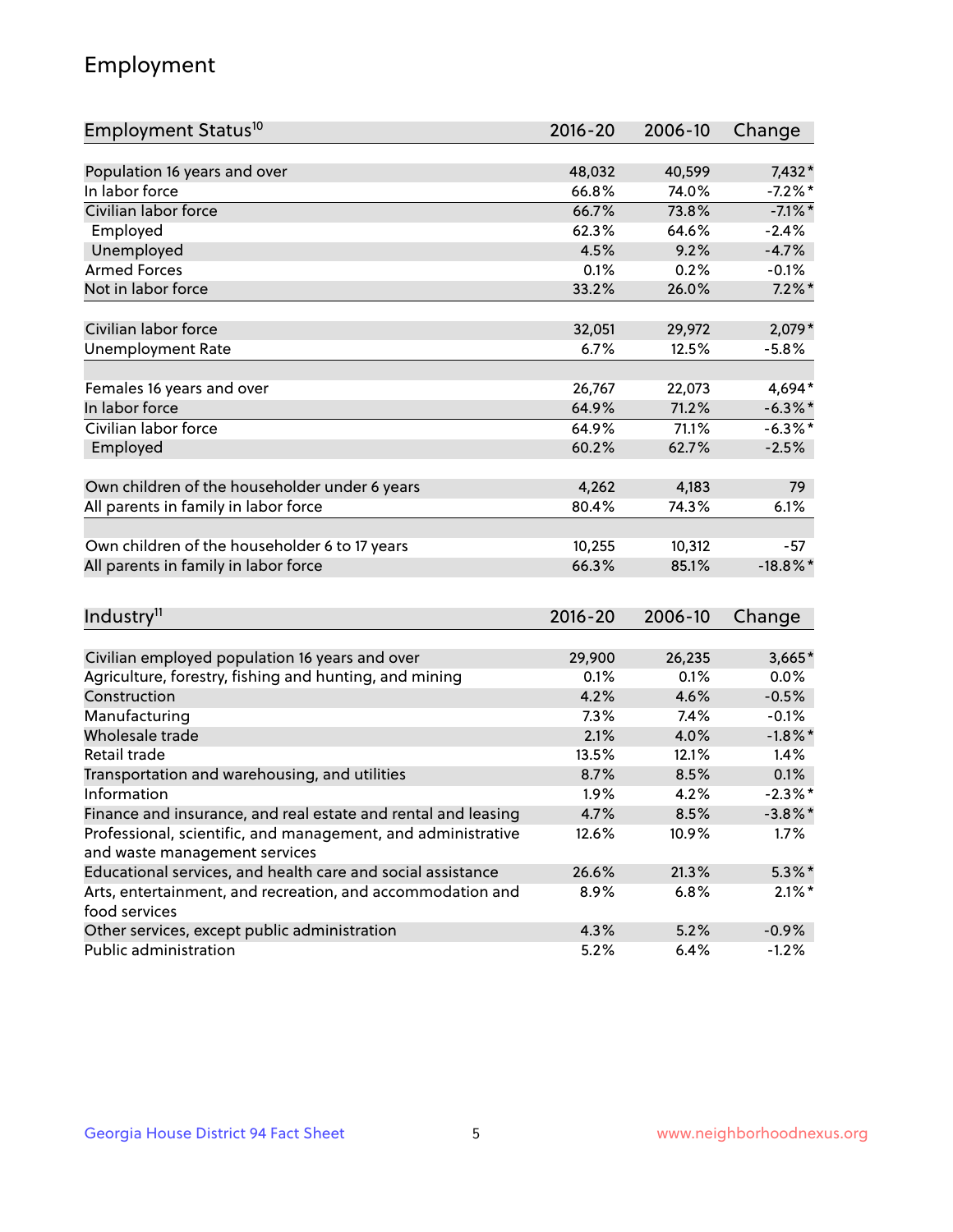## Employment, continued...

| Occupation <sup>12</sup>                                     | $2016 - 20$ | 2006-10 | Change     |
|--------------------------------------------------------------|-------------|---------|------------|
| Civilian employed population 16 years and over               | 29,900      | 26,235  | $3,665*$   |
| Management, business, science, and arts occupations          | 37.8%       | 38.1%   | $-0.3%$    |
| Service occupations                                          | 14.9%       | 12.5%   | $2.4\%$ *  |
| Sales and office occupations                                 | 26.0%       | 30.0%   | $-4.0\%$ * |
| Natural<br>and<br>resources,<br>construction,<br>maintenance | 6.6%        | 7.2%    | $-0.6%$    |
| occupations                                                  |             |         |            |
| Production, transportation, and material moving occupations  | 14.7%       | 12.2%   | $2.5%$ *   |
| Class of Worker <sup>13</sup>                                | $2016 - 20$ | 2006-10 | Change     |
|                                                              |             |         |            |
| Civilian employed population 16 years and over               | 29,900      | 26,235  | 3,665*     |
| Private wage and salary workers                              | 78.1%       | 79.7%   | $-1.6%$    |
| Government workers                                           | 16.3%       | 15.3%   | 1.0%       |
| Self-employed in own not incorporated business workers       | 5.6%        | 4.8%    | 0.8%       |
| Unpaid family workers                                        | 0.0%        | 0.2%    | $-0.2%$    |
| Job Flows <sup>14</sup>                                      | 2019        | 2010    | Change     |
|                                                              |             |         |            |
| Total Jobs in district                                       | 11,632      | 10,760  | 872        |
| Held by residents of district                                | 7.0%        | 6.2%    | 0.9%       |
| Held by non-residents of district                            | 93.0%       | 93.8%   | $-0.9%$    |
| Jobs by Industry Sector <sup>15</sup>                        | 2019        | 2010    | Change     |
|                                                              |             |         |            |
| Total Jobs in district                                       | 11,632      | 10,760  | 872        |
| Goods Producing sectors                                      | 16.6%       | 18.3%   | $-1.6%$    |
| Trade, Transportation, and Utilities sectors                 | 31.7%       | 30.3%   | 1.4%       |
| All Other Services sectors                                   | 51.7%       | 51.4%   | 0.3%       |
|                                                              |             |         |            |
| Total Jobs in district held by district residents            | 820         | 667     | 153        |
| <b>Goods Producing sectors</b>                               | 14.4%       | 18.3%   | $-3.9%$    |
| Trade, Transportation, and Utilities sectors                 | 21.8%       | 16.8%   | 5.0%       |
| All Other Services sectors                                   | 63.8%       | 64.9%   | $-1.1%$    |
|                                                              |             |         |            |
| Jobs by Earnings <sup>16</sup>                               | 2019        | 2010    | Change     |
| Total Jobs in district                                       | 11,632      | 10,760  | 872        |
| Jobs with earnings \$1250/month or less                      | 28.0%       | 31.8%   | $-3.8%$    |
| Jobs with earnings \$1251/month to \$3333/month              | 34.4%       | 40.0%   | $-5.7%$    |
|                                                              |             |         |            |
| Jobs with earnings greater than \$3333/month                 | 37.7%       | 28.1%   | 9.5%       |
| Total Jobs in district held by district residents            | 820         | 667     | 153        |
| Jobs with earnings \$1250/month or less                      | 35.7%       | 34.9%   | 0.8%       |
| Jobs with earnings \$1251/month to \$3333/month              | 33.4%       | 41.1%   | $-7.7%$    |
| Jobs with earnings greater than \$3333/month                 | 30.9%       | 24.0%   | 6.9%       |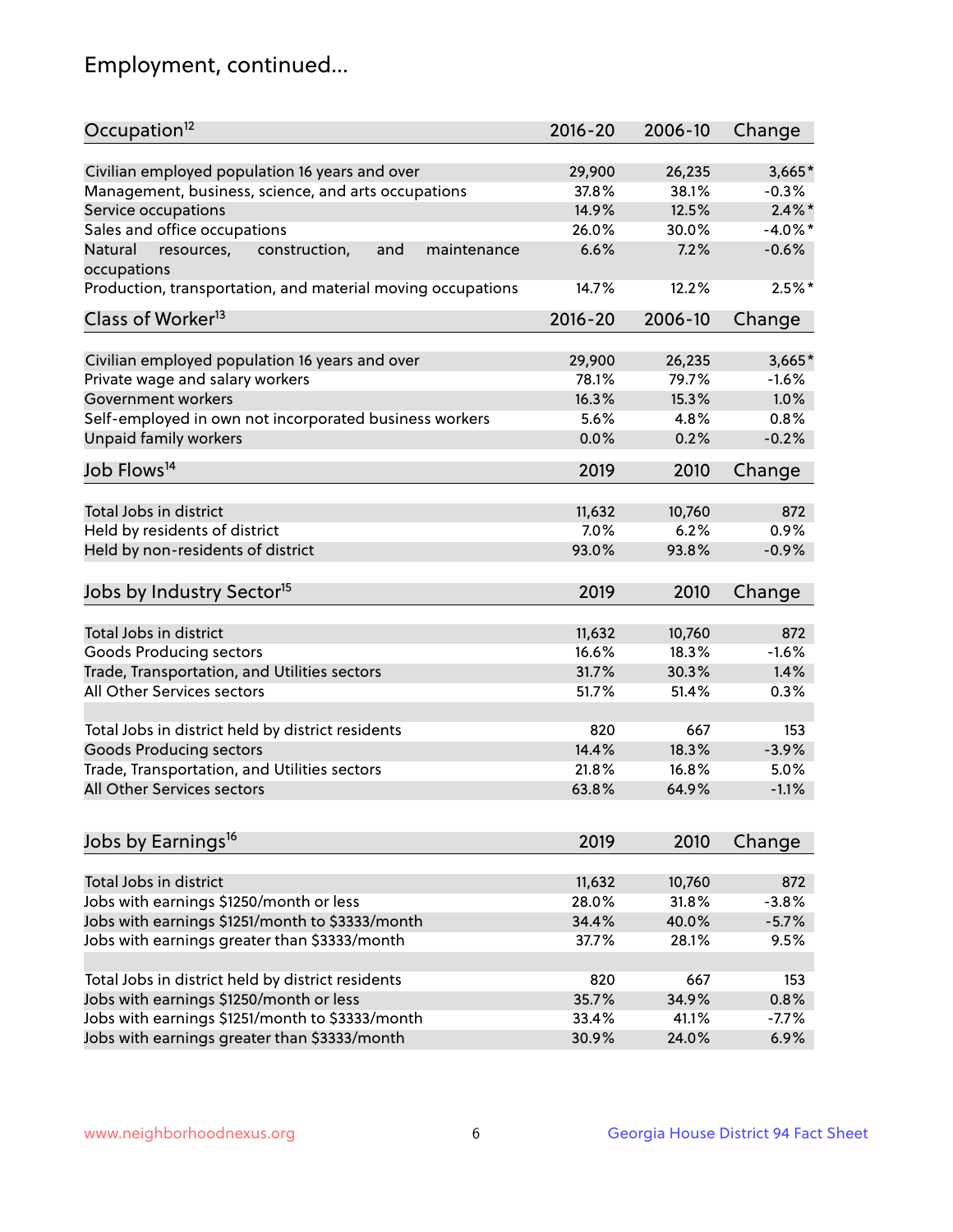## Employment, continued...

| Jobs by Age of Worker <sup>17</sup>               | 2019   | 2010   | Change  |
|---------------------------------------------------|--------|--------|---------|
|                                                   |        |        |         |
| Total Jobs in district                            | 11,632 | 10,760 | 872     |
| Jobs with workers age 29 or younger               | 26.2%  | 26.4%  | $-0.2%$ |
| Jobs with workers age 30 to 54                    | 51.1%  | 56.0%  | $-4.9%$ |
| Jobs with workers age 55 or older                 | 22.7%  | 17.5%  | 5.1%    |
|                                                   |        |        |         |
| Total Jobs in district held by district residents | 820    | 667    | 153     |
| Jobs with workers age 29 or younger               | 25.9%  | 24.7%  | 1.1%    |
| Jobs with workers age 30 to 54                    | 46.8%  | 56.4%  | $-9.5%$ |
| Jobs with workers age 55 or older                 | 27.3%  | 18.9%  | 8.4%    |

#### Education

| School Enrollment <sup>18</sup>                | $2016 - 20$ | 2006-10 | Change     |
|------------------------------------------------|-------------|---------|------------|
|                                                |             |         |            |
| Population 3 years and over enrolled in school | 17,083      | 17,438  | $-354$     |
| Nursery school, preschool                      | 7.9%        | $7.7\%$ | 0.2%       |
| Kindergarten                                   | 5.5%        | 3.7%    | $1.9\%$ *  |
| Elementary school (grades 1-8)                 | 40.0%       | 38.6%   | 1.4%       |
| High school (grades 9-12)                      | 24.7%       | 26.1%   | $-1.4%$    |
| College or graduate school                     | 22.0%       | 24.0%   | $-1.9\%$   |
| Educational Attainment <sup>19</sup>           | $2016 - 20$ | 2006-10 | Change     |
|                                                |             |         |            |
| Population 25 years and over                   | 40,789      | 33,376  | $7,413*$   |
| Less than 9th grade                            | 2.9%        | 2.3%    | 0.6%       |
| 9th to 12th grade, no diploma                  | 4.3%        | 5.0%    | $-0.7%$    |
| High school graduate (includes equivalency)    | 24.6%       | 24.3%   | 0.3%       |
| Some college, no degree                        | 21.3%       | 24.1%   | $-2.8\%$ * |
| Associate's degree                             | 10.9%       | 10.8%   | 0.1%       |
| Bachelor's degree                              | 22.3%       | 22.3%   | $0.0\%$    |
| Graduate or professional degree                | 13.6%       | 11.2%   | $2.5%$ *   |
|                                                |             |         |            |
| Percent high school graduate or higher         | 92.8%       | 92.7%   | 0.1%       |
| Percent bachelor's degree or higher            | 36.0%       | 33.5%   | 2.5%       |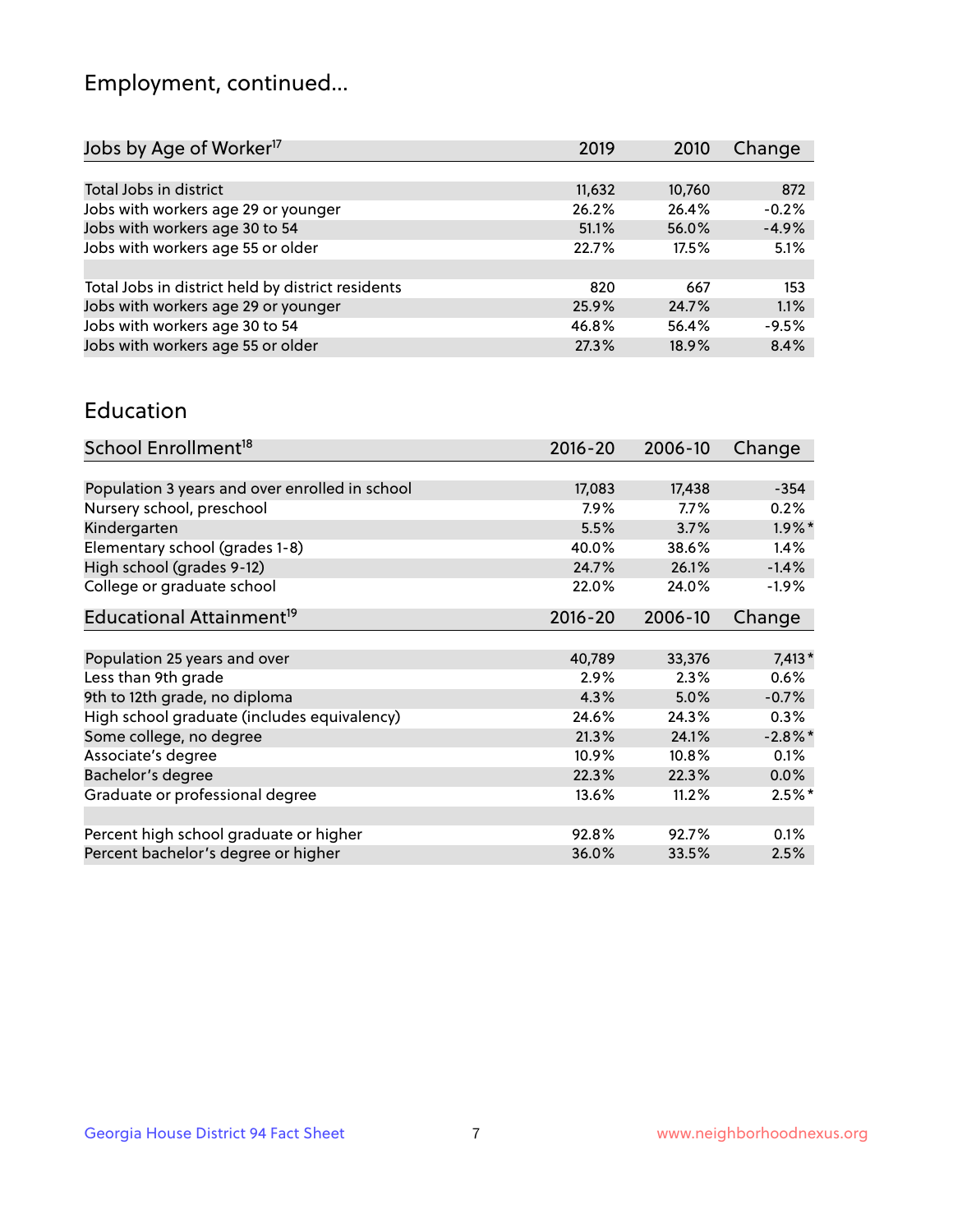## Housing

| Households by Type <sup>20</sup>                     | $2016 - 20$     | 2006-10         | Change          |
|------------------------------------------------------|-----------------|-----------------|-----------------|
| <b>Total households</b>                              |                 |                 |                 |
|                                                      | 19,870<br>72.7% | 18,749<br>75.2% | $1,121*$        |
| Family households (families)                         | 31.0%           | 40.3%           | $-2.5%$         |
| With own children under 18 years                     |                 |                 | $-9.3%$ *       |
| Married-couple family                                | 44.8%           | 49.5%           | $-4.7%$ *       |
| With own children of the householder under 18 years  | 19.0%           | 24.5%           | $-5.5%$ *       |
| Male householder, no wife present, family            | 5.8%            | 5.7%            | 0.2%            |
| With own children of the householder under 18 years  | 2.1%            | 2.9%            | $-0.8%$         |
| Female householder, no husband present, family       | 22.1%           | 20.0%           | 2.1%            |
| With own children of the householder under 18 years  | 9.9%            | 12.9%           | $-3.0\%$ *      |
| Nonfamily households                                 | 27.3%           | 24.8%           | 2.5%            |
| Householder living alone                             | 23.1%           | 22.5%           | 0.6%            |
| 65 years and over                                    | 5.8%            | 3.6%            | $2.2\%$ *       |
| Households with one or more people under 18 years    | 38.0%           | 45.5%           | $-7.5%$ *       |
| Households with one or more people 65 years and over | 24.4%           | 14.1%           | 10.4%*          |
|                                                      | 3.10            | 2.87            | $0.23*$         |
| Average household size                               | 3.69            | 3.35            | $0.34*$         |
| Average family size                                  |                 |                 |                 |
| Housing Occupancy <sup>21</sup>                      | 2016-20         | 2006-10         | Change          |
| Total housing units                                  | 20,978          | 20,834          | 144             |
| Occupied housing units                               | 94.7%           | 90.0%           | 4.7%*           |
| Vacant housing units                                 | 5.3%            | 10.0%           | $-4.7\%$ *      |
|                                                      |                 |                 |                 |
| Homeowner vacancy rate                               | 0.9             | 3.7             | $-2.8*$         |
| Rental vacancy rate                                  | 5.7             | 7.1             | $-1.4$          |
| Units in Structure <sup>22</sup>                     | $2016 - 20$     | 2006-10         | Change          |
| Total housing units                                  | 20,978          | 20,834          | 144             |
| 1-unit, detached                                     |                 |                 |                 |
|                                                      |                 |                 |                 |
|                                                      | 82.4%           | 81.8%           | 0.5%            |
| 1-unit, attached                                     | 7.4%            | 6.9%            | 0.6%            |
| 2 units                                              | 0.5%            | 1.1%            | $-0.6%$         |
| 3 or 4 units                                         | 0.5%            | 1.2%            | $-0.7%$         |
| 5 to 9 units                                         | 2.8%            | 1.9%            | 0.9%            |
| 10 to 19 units                                       | 2.3%            | 2.8%            | $-0.4%$         |
| 20 or more units                                     | 2.4%            | 1.9%            | 0.4%            |
| Mobile home<br>Boat, RV, van, etc.                   | 1.6%<br>0.0%    | 2.4%<br>0.0%    | $-0.7%$<br>0.0% |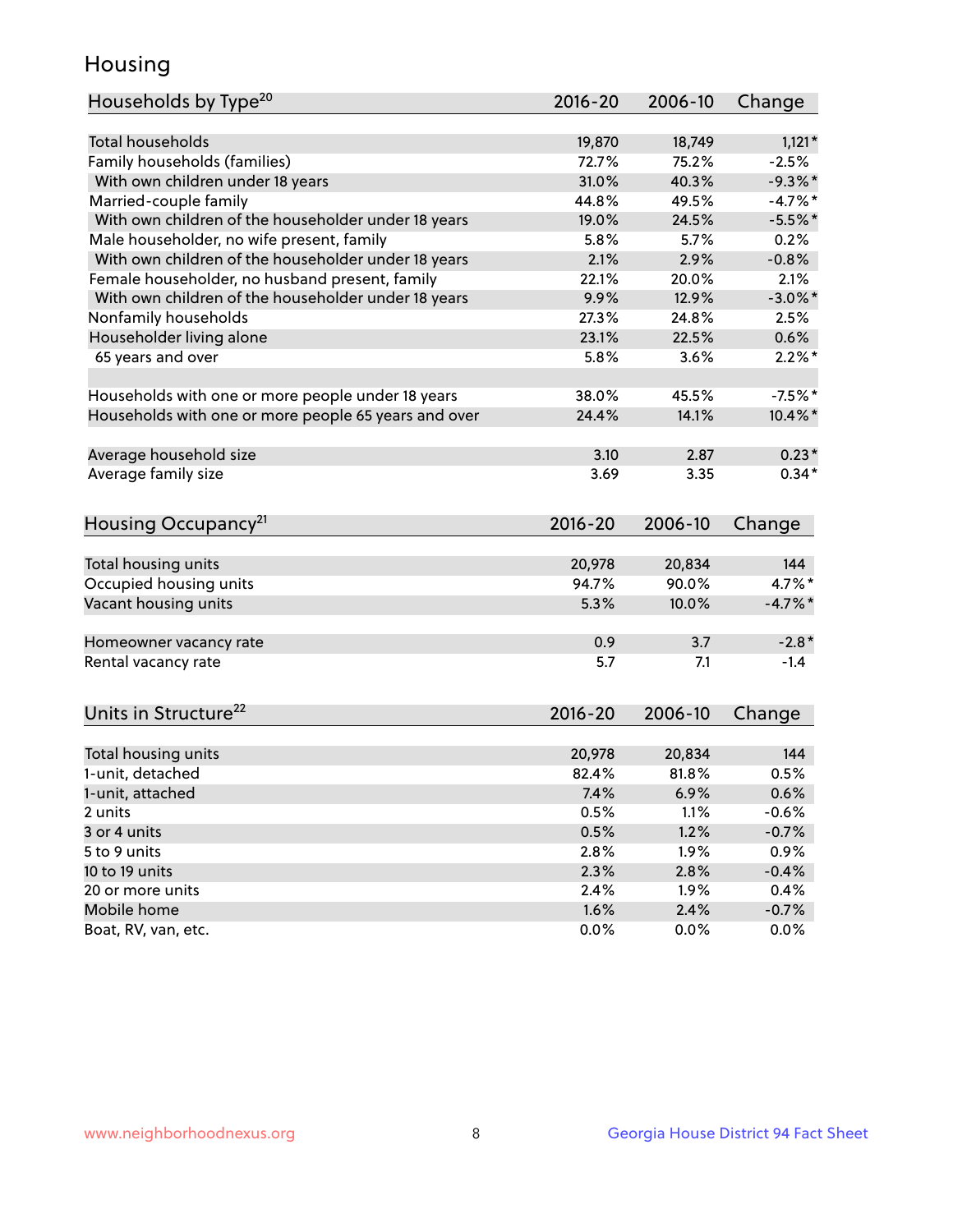## Housing, Continued...

| Year Structure Built <sup>23</sup>             | 2016-20     | 2006-10 | Change     |
|------------------------------------------------|-------------|---------|------------|
| Total housing units                            | 20,978      | 20,834  | 144        |
| Built 2014 or later                            | 1.1%        | (X)     | (X)        |
| Built 2010 to 2013                             | 1.3%        | (X)     | (X)        |
| Built 2000 to 2009                             | 18.7%       | 18.5%   | 0.2%       |
| Built 1990 to 1999                             | 27.1%       | 24.7%   | 2.3%       |
| Built 1980 to 1989                             | 29.0%       | 32.8%   | $-3.8\%$ * |
| Built 1970 to 1979                             | 16.8%       | 15.6%   | 1.2%       |
| Built 1960 to 1969                             | 4.1%        | 5.0%    | $-0.9%$    |
| Built 1950 to 1959                             | 1.5%        | 1.7%    | $-0.2%$    |
| Built 1940 to 1949                             | 0.1%        | 1.0%    | $-0.8%$    |
| Built 1939 or earlier                          | 0.2%        | 0.7%    | $-0.5%$    |
|                                                |             |         |            |
| Housing Tenure <sup>24</sup>                   | $2016 - 20$ | 2006-10 | Change     |
| Occupied housing units                         | 19,870      | 18,749  | $1,121*$   |
| Owner-occupied                                 | 71.7%       | 79.7%   | $-8.0\%$ * |
| Renter-occupied                                | 28.3%       | 20.3%   | $8.0\%$ *  |
| Average household size of owner-occupied unit  | 3.04        | 2.88    | $0.16*$    |
| Average household size of renter-occupied unit | 3.25        | 2.84    | $0.41*$    |
| Residence 1 Year Ago <sup>25</sup>             | 2016-20     | 2006-10 | Change     |
|                                                |             |         |            |
| Population 1 year and over                     | 61,157      | 53,340  | 7,817*     |
| Same house                                     | 89.6%       | 87.0%   | $2.6\%$ *  |
| Different house in the U.S.                    | 10.2%       | 12.6%   | $-2.5%$    |
| Same county                                    | 4.5%        | 6.4%    | $-1.9%$    |
| Different county                               | 5.7%        | 6.2%    | $-0.5%$    |
| Same state                                     | 3.0%        | 3.0%    | $-0.1%$    |
| Different state                                | 2.7%        | 3.2%    | $-0.5%$    |
| Abroad                                         | 0.2%        | 0.3%    | $-0.1%$    |
| Value of Housing Unit <sup>26</sup>            | $2016 - 20$ | 2006-10 | Change     |
| Owner-occupied units                           | 14,253      | 14,944  | $-691*$    |
| Less than \$50,000                             | 2.7%        | 2.7%    | $-0.0%$    |
| \$50,000 to \$99,999                           | 11.3%       | 6.3%    | 5.0%       |
| \$100,000 to \$149,999                         | 20.9%       | 34.4%   | $-13.5%$ * |
| \$150,000 to \$199,999                         | 27.2%       | 29.0%   | $-1.7%$    |
| \$200,000 to \$299,999                         | 29.2%       | 19.7%   | $9.6\%$ *  |
| \$300,000 to \$499,999                         | 7.8%        | 6.5%    | 1.4%       |
| \$500,000 to \$999,999                         | 0.8%        | 1.2%    | $-0.5%$    |
| \$1,000,000 or more                            | 0.0%        | 0.2%    | $-0.2%$    |
| Median (dollars)                               | 170,263     | 158,511 | $11,752*$  |
| Mortgage Status <sup>27</sup>                  | $2016 - 20$ | 2006-10 | Change     |
|                                                |             |         |            |
| Owner-occupied units                           | 14,253      | 14,944  | $-691*$    |
| Housing units with a mortgage                  | 77.0%       | 86.6%   | $-9.6%$ *  |
| Housing units without a mortgage               | 23.0%       | 13.4%   | $9.6\% *$  |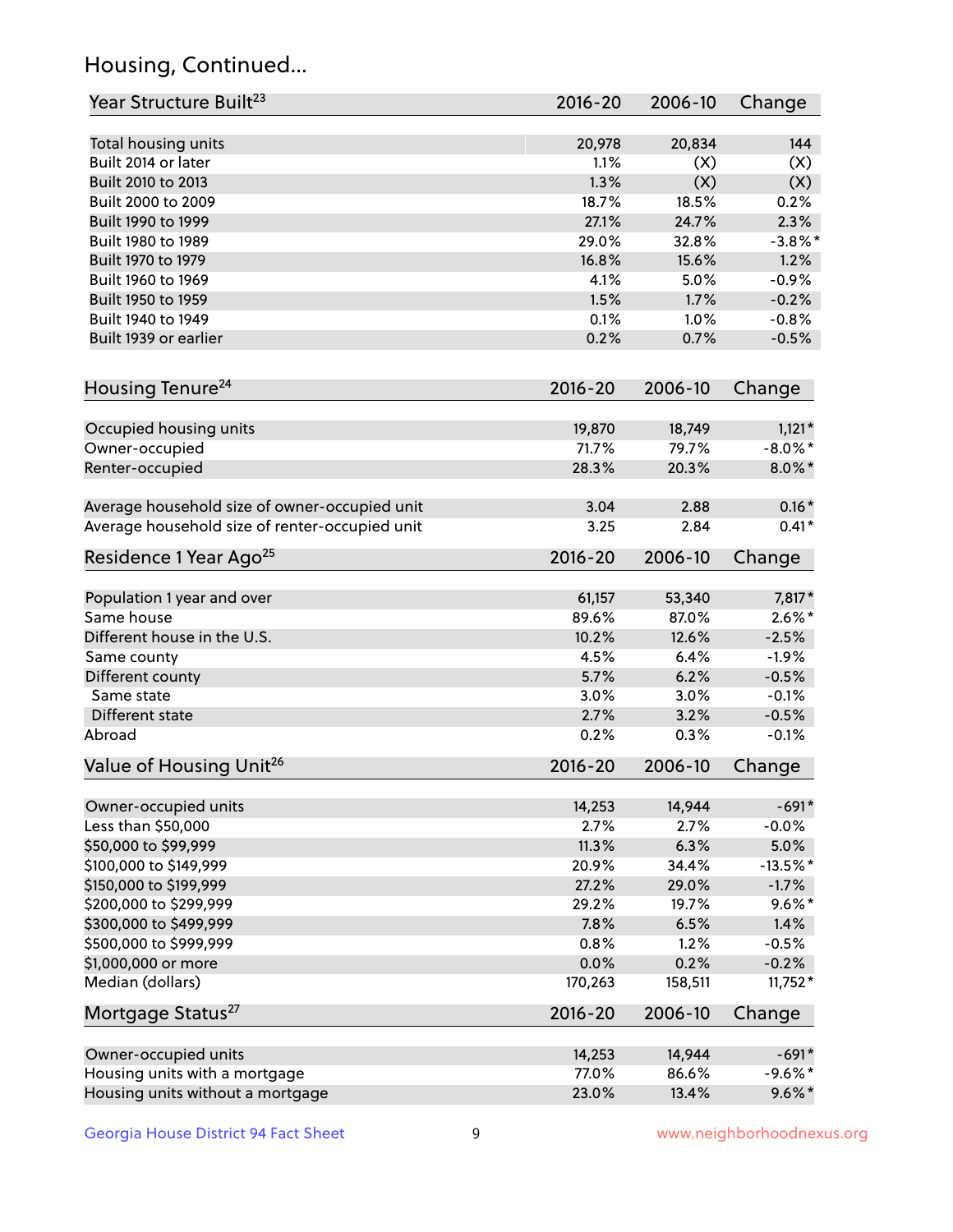## Housing, Continued...

| Selected Monthly Owner Costs <sup>28</sup>                                            | $2016 - 20$ | 2006-10 | Change     |
|---------------------------------------------------------------------------------------|-------------|---------|------------|
| Housing units with a mortgage                                                         | 10,976      | 12,945  | $-1,969*$  |
| Less than \$300                                                                       | 0.6%        | 0.3%    | 0.3%       |
| \$300 to \$499                                                                        | 0.6%        | 0.7%    | $-0.1%$    |
| \$500 to \$999                                                                        | 16.5%       | 10.3%   | $6.2\%$ *  |
| \$1,000 to \$1,499                                                                    | 43.1%       | 41.3%   | 1.8%       |
| \$1,500 to \$1,999                                                                    | 28.5%       | 27.8%   | 0.6%       |
| \$2,000 to \$2,999                                                                    | 9.8%        | 16.7%   | $-6.9\%$ * |
| \$3,000 or more                                                                       | 0.8%        | 2.8%    | $-2.0%$    |
| Median (dollars)                                                                      | 1,379       | 1,470   | $-91*$     |
| Housing units without a mortgage                                                      | 3,277       | 1,998   | $1,278*$   |
| Less than \$150                                                                       | 0.5%        | 1.4%    | $-1.0%$    |
| \$150 to \$249                                                                        | 10.2%       | 11.5%   | $-1.3%$    |
| \$250 to \$349                                                                        | 13.0%       | 21.6%   | $-8.5%$    |
| \$350 to \$499                                                                        | 29.8%       | 36.7%   | $-6.9%$    |
| \$500 to \$699                                                                        | 26.3%       | 18.9%   | 7.4%       |
| \$700 or more                                                                         | 20.2%       | 9.9%    | 10.3%      |
| Median (dollars)                                                                      | 486         | 403     | $83*$      |
| Selected Monthly Owner Costs as a Percentage of<br>Household Income <sup>29</sup>     | $2016 - 20$ | 2006-10 | Change     |
| Housing units with a mortgage (excluding units where<br>SMOCAPI cannot be computed)   | 10,915      | 12,822  | $-1,907*$  |
| Less than 20.0 percent                                                                | 46.4%       | 28.3%   | 18.0%*     |
| 20.0 to 24.9 percent                                                                  | 17.0%       | 16.8%   | 0.2%       |
| 25.0 to 29.9 percent                                                                  | 8.9%        | 12.1%   | $-3.2\%$ * |
| 30.0 to 34.9 percent                                                                  | 7.0%        | 10.1%   | $-3.1\%$ * |
| 35.0 percent or more                                                                  | 20.8%       | 32.6%   | $-11.9%$ * |
| Not computed                                                                          | 61          | 123     | $-62$      |
| Housing unit without a mortgage (excluding units where<br>SMOCAPI cannot be computed) | 3,193       | 1,974   | $1,219*$   |
| Less than 10.0 percent                                                                | 63.5%       | 53.3%   | 10.2%      |
| 10.0 to 14.9 percent                                                                  | 11.0%       | 13.0%   | $-2.0%$    |
| 15.0 to 19.9 percent                                                                  | 6.7%        | 10.4%   | $-3.7%$    |
| 20.0 to 24.9 percent                                                                  | 4.0%        | 5.2%    | $-1.2%$    |
| 25.0 to 29.9 percent                                                                  | 4.4%        | 3.6%    | 0.8%       |
| 30.0 to 34.9 percent                                                                  | 1.3%        | 2.8%    | $-1.5%$    |
| 35.0 percent or more                                                                  | 9.1%        | 11.6%   | $-2.5%$    |
| Not computed                                                                          | 84          | 25      | 59         |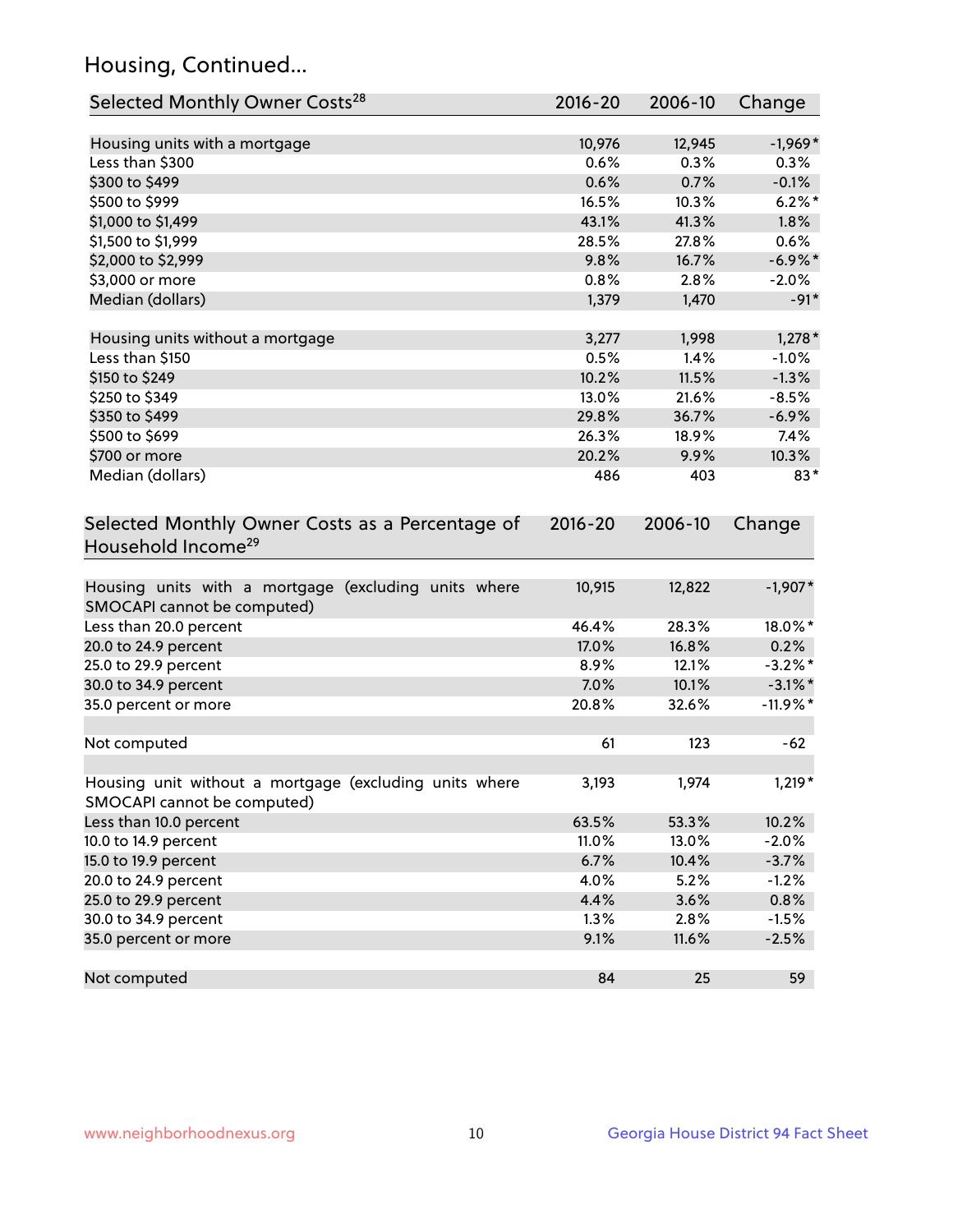## Housing, Continued...

| Gross Rent <sup>30</sup>   | 2016-20 | 2006-10 | Change     |
|----------------------------|---------|---------|------------|
|                            |         |         |            |
| Occupied units paying rent | 5,515   | 3,720   | 1,795*     |
| Less than \$200            | $0.0\%$ | 0.3%    | $-0.3%$    |
| \$200 to \$499             | 0.5%    | 1.4%    | $-0.9%$    |
| \$500 to \$749             | 2.4%    | 13.3%   | $-10.9%$   |
| \$750 to \$999             | 12.4%   | 29.8%   | $-17.4%$   |
| \$1,000 to \$1,499         | 55.5%   | 39.7%   | 15.8%*     |
| \$1,500 to \$1,999         | 25.9%   | 13.5%   | $12.3\%$ * |
| \$2,000 or more            | 3.3%    | 2.0%    | 1.3%       |
| Median (dollars)           | 1,343   | 1,306   | 37         |
|                            |         |         |            |
| No rent paid               | 103     | 85      | 18         |

| Gross Rent as a Percentage of Household Income <sup>31</sup>                   | $2016 - 20$ | 2006-10 | Change   |
|--------------------------------------------------------------------------------|-------------|---------|----------|
|                                                                                |             |         |          |
| Occupied units paying rent (excluding units where GRAPI<br>cannot be computed) | 5,260       | 3,659   | $1,601*$ |
| Less than 15.0 percent                                                         | 10.4%       | 5.1%    | 5.4%     |
| 15.0 to 19.9 percent                                                           | 11.3%       | 7.6%    | 3.7%     |
| 20.0 to 24.9 percent                                                           | $8.9\%$     | 16.7%   | $-7.9%$  |
| 25.0 to 29.9 percent                                                           | 17.8%       | 9.4%    | 8.4%     |
| 30.0 to 34.9 percent                                                           | 7.8%        | 12.3%   | $-4.6%$  |
| 35.0 percent or more                                                           | 43.8%       | 48.8%   | $-5.0%$  |
|                                                                                |             |         |          |
| Not computed                                                                   | 358         | 147     | 211      |

## Transportation

| Commuting to Work <sup>32</sup>           | 2016-20 | 2006-10  | Change     |
|-------------------------------------------|---------|----------|------------|
|                                           |         |          |            |
| Workers 16 years and over                 | 28,753  | 25,421   | $3,332*$   |
| Car, truck, or van - drove alone          | 79.5%   | 78.6%    | 1.0%       |
| Car, truck, or van - carpooled            | 7.6%    | $11.0\%$ | $-3.4\%$ * |
| Public transportation (excluding taxicab) | 3.6%    | 4.1%     | $-0.5%$    |
| Walked                                    | 0.4%    | 0.7%     | $-0.3%$    |
| Other means                               | 0.8%    | $1.0\%$  | $-0.2%$    |
| Worked at home                            | 8.0%    | 4.6%     | $3.4\%$ *  |
|                                           |         |          |            |
| Mean travel time to work (minutes)        | 38.1    | 36.1     | 1.9        |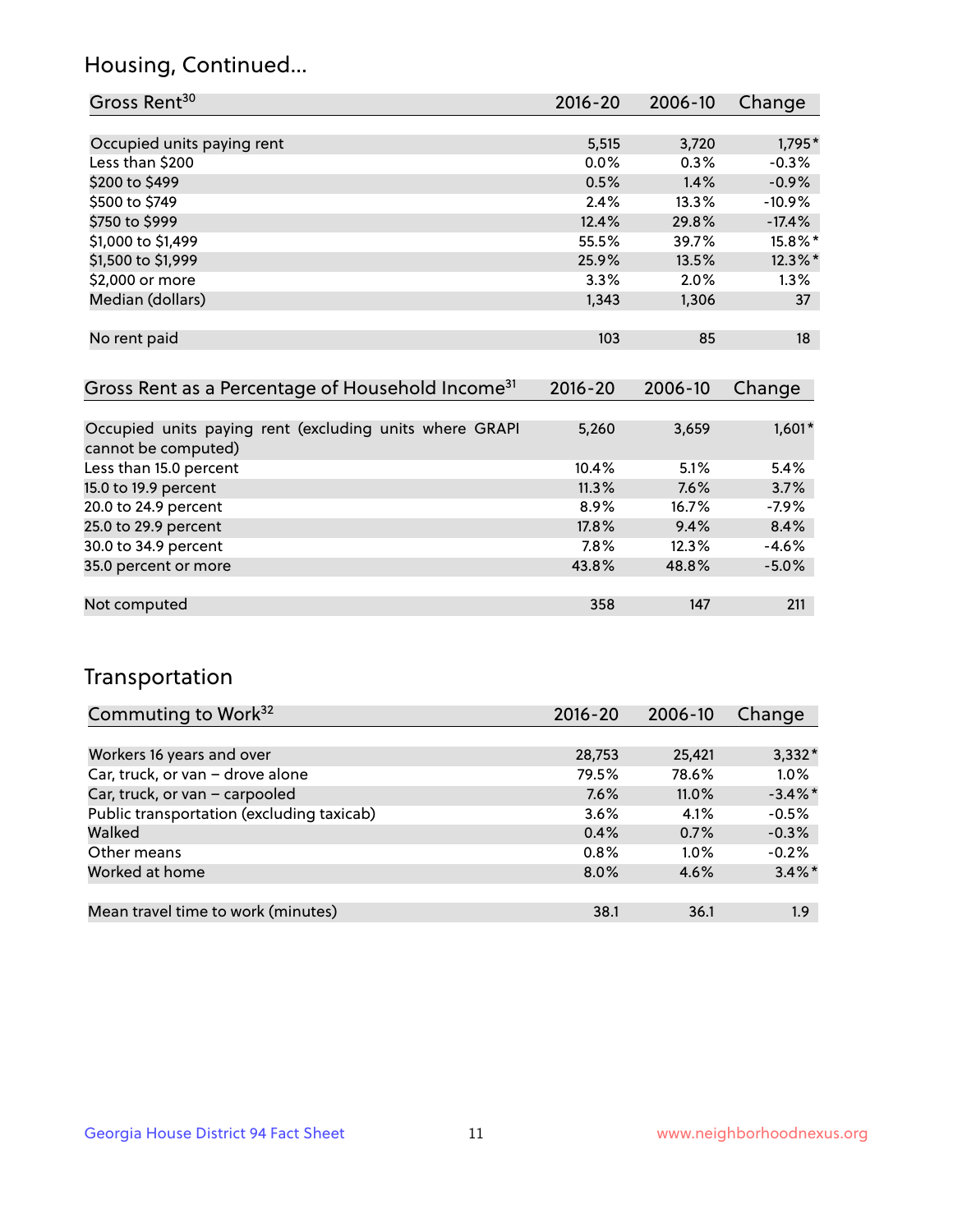## Transportation, Continued...

| Vehicles Available <sup>33</sup> | $2016 - 20$ | 2006-10 | Change     |
|----------------------------------|-------------|---------|------------|
|                                  |             |         |            |
| Occupied housing units           | 19,870      | 18.749  | $1,121*$   |
| No vehicles available            | 4.0%        | 3.7%    | 0.2%       |
| 1 vehicle available              | 29.7%       | 34.3%   | $-4.6\%$ * |
| 2 vehicles available             | 38.0%       | 39.0%   | $-1.0%$    |
| 3 or more vehicles available     | 28.3%       | 23.0%   | 5.3%       |

#### Health

| Health Insurance coverage <sup>34</sup>                 | 2016-20 |
|---------------------------------------------------------|---------|
|                                                         |         |
| Civilian Noninstitutionalized Population                | 61,649  |
| With health insurance coverage                          | 87.0%   |
| With private health insurance coverage                  | 62.0%   |
| With public health coverage                             | 34.9%   |
| No health insurance coverage                            | 13.0%   |
| Civilian Noninstitutionalized Population Under 19 years | 16,733  |
| No health insurance coverage                            | 5.5%    |
| Civilian Noninstitutionalized Population 19 to 64 years | 38,075  |
| In labor force:                                         | 30,236  |
| Employed:                                               | 28,214  |
| With health insurance coverage                          | 83.6%   |
| With private health insurance coverage                  | 77.6%   |
| With public coverage                                    | 10.0%   |
| No health insurance coverage                            | 16.4%   |
| Unemployed:                                             | 2,022   |
| With health insurance coverage                          | 56.4%   |
| With private health insurance coverage                  | 33.3%   |
| With public coverage                                    | 24.2%   |
| No health insurance coverage                            | 43.6%   |
| Not in labor force:                                     | 7,839   |
| With health insurance coverage                          | 80.8%   |
| With private health insurance coverage                  | 44.6%   |
| With public coverage                                    | 43.8%   |
| No health insurance coverage                            | 19.2%   |